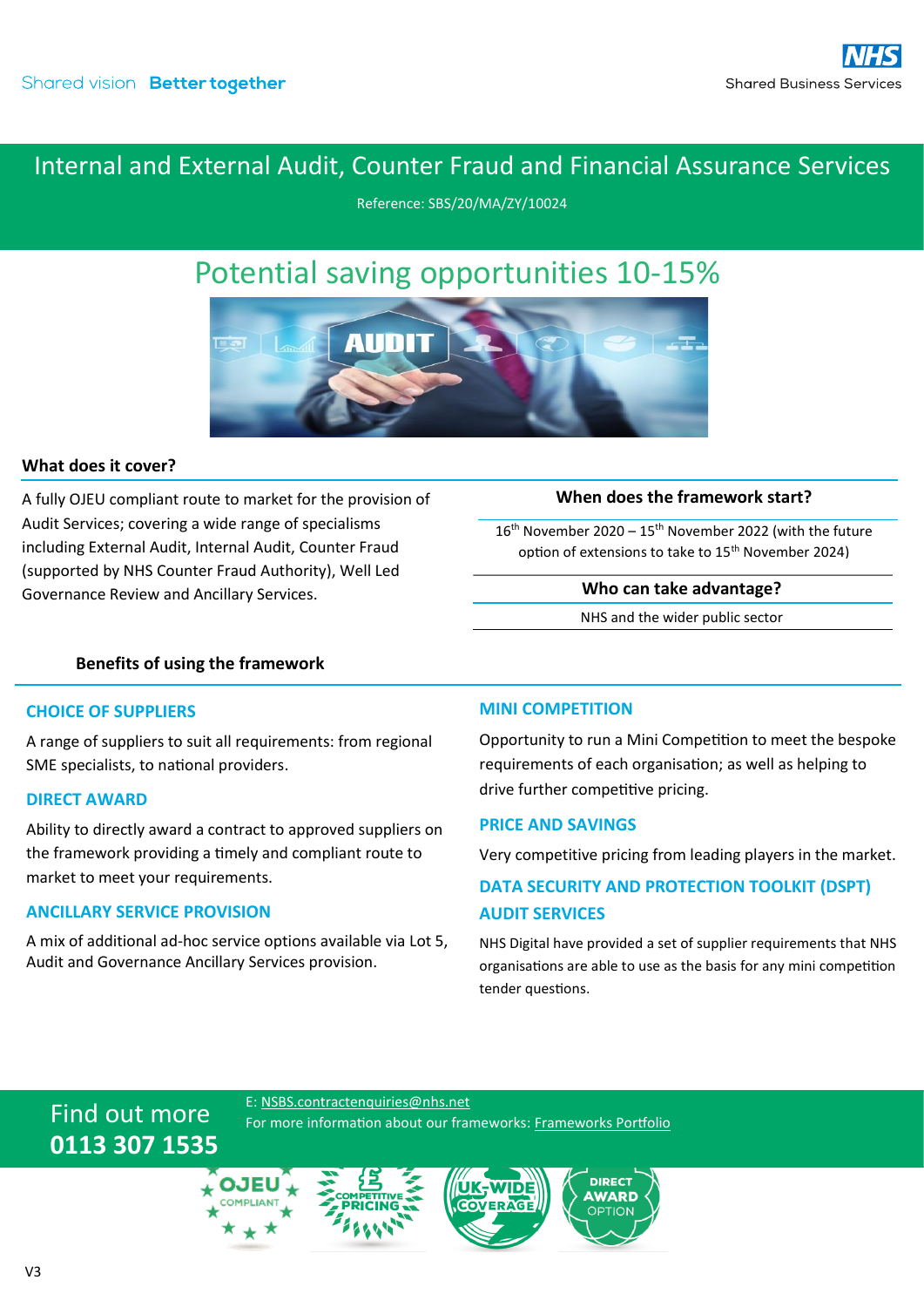## Internal and External Audit, Counter Fraud and Financial Assurance Services

Reference: SBS/20/MA/ZY/10024

## **LOT STRUCTURE**

- **LOT 1: External Audit Services**
- **LOT 2:** Internal Audit Services
- **LOT 3:** Counter Fraud Services
- **LOT 4:** Well-Led Governance Review
- **LOT 5:** Audit and Governance Ancillary Services

### **LIST OF SUPPLIERS**

 The Framework 'Internal and External Audit, Counter Fraud and Financial Assurance Services' comprises a comprehensive mix of suppliers, split by service provision / specialism.

For full details of which suppliers are on the Framework, please visit our website: <https://www.sbs.nhs.uk/fas-internal-external-audit-counter-fraud-financial-assurance>